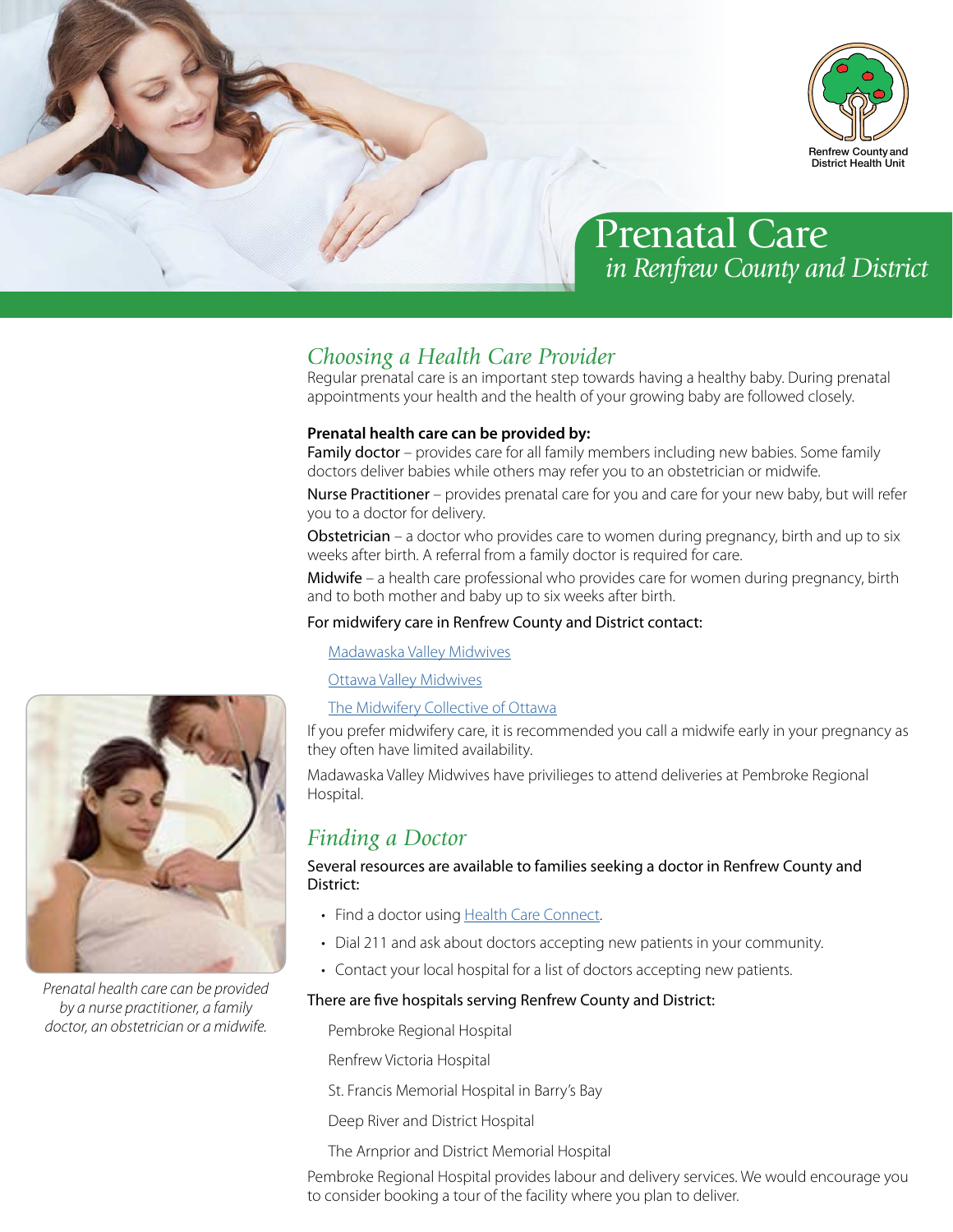# Prenatal Care in Renfrew County and District 2



*During regular visits your health care provider will discuss any prenatal tests that may be required or recommended.*

# *The Support of a Doula*

Doulas provide physical and emotional support to families during pregnancy, birth and postpartum. To learn more or to find a doula, contact [Renfrew County Doulas](https://renfrewcountydoulas.wordpress.com/) or [ontariodoulas.org.](http://ontariodoulas.org/)

# *Additional Prenatal Education*

For more information on other prenatal programs and services in Renfrew County and District, please contact the Renfrew County and District Health Unit's Health Information Line at 613-735-8666 or 1-800-267-1097.

## **What to Expect During Prenatal Appointments**

## During your pregnancy, you will see your healthcare provider:

- every month during the first 30 weeks of pregnancy;
- every two weeks from week 30-36; and,
- every week (or more frequently) from week 36 until childbirth.

### During your first prenatal check-up, your healthcare provider will:

- take your medical history;
- discuss your medication use; and,
- offer advice about having a healthy pregnancy.

### At each visit, your healthcare provider will:

- test your urine;
- check your blood pressure and weight; and,
- check your baby's growth.

During regular visits your healthcare provider will discuss any prenatal tests that may be required or recommended. Be sure to ask your health care provider any questions you have about your health, your pregnancy or your baby.

### Preparing for Prenatal Appointments

- Write down your questions before your appointment.
- If possible, bring a support person to appointments.
- At the beginning of your appointment, let your health care provider know that you have a few questions.
- Summarize what you understand from the conversation at the end of the appointment.
- If necessary, request to have new information written down or emailed to you.

# *Creating a Birth Plan*

A birth plan is a tool to help communicate your preferences to your health care provider(s). It is best to keep your birth plan realistic, flexible and simple.

Many birth plan templates are available online, for example the [Society of Obstetricians and](http://sogc.org/publications/birth-plan/)  [Gynaecologists of Canada](http://sogc.org/publications/birth-plan/).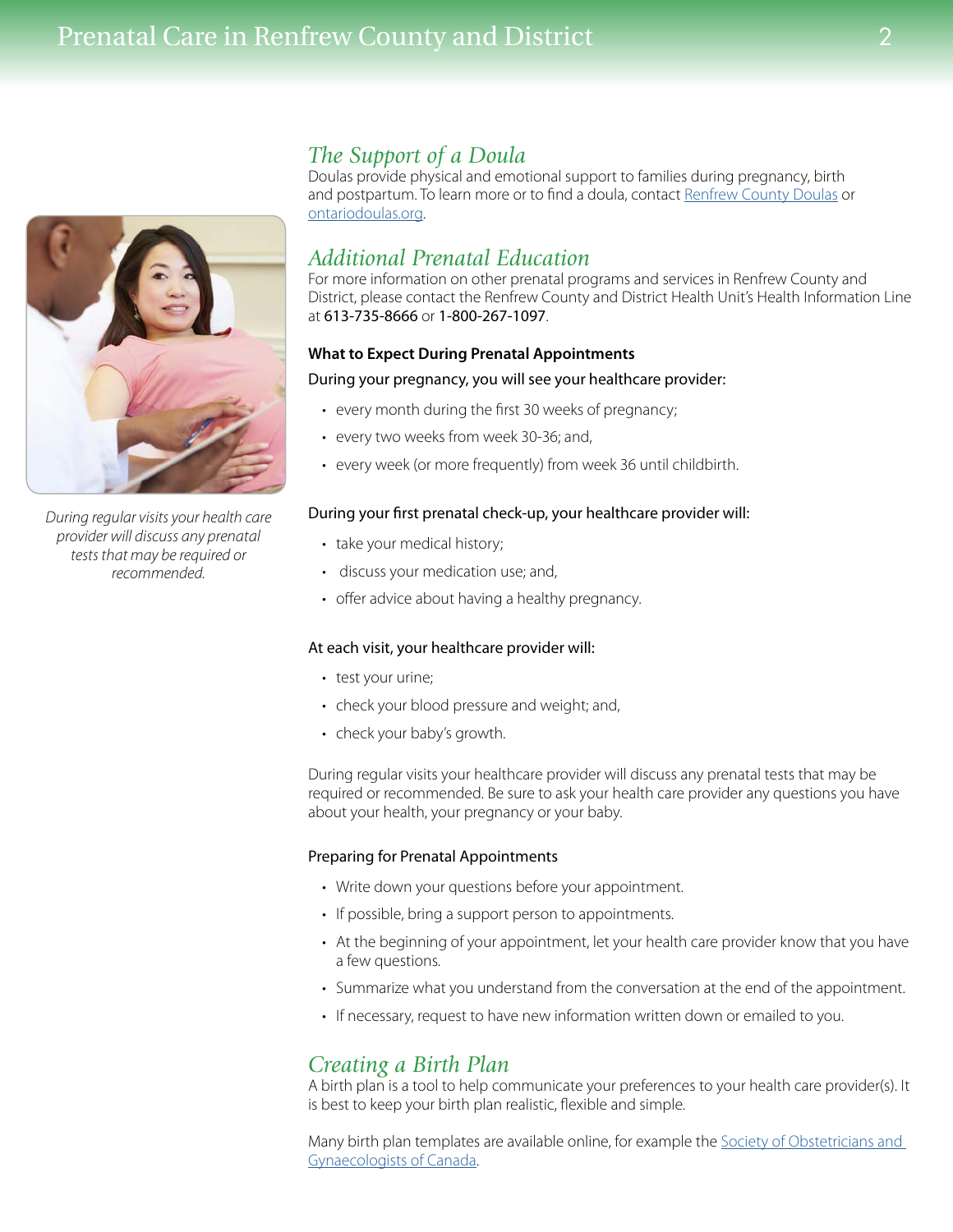# *Prenatal Tests*

Prenatal tests are offered to all pregnant women to help ensure the healthiest pregnancy possible. It's important to be well informed about the prenatal tests you are offered in order to make the best decisions during your pregnancy.

| <b>Type of Prenatal Test</b> | <b>Description</b>                                                                                                                                                                                                                                                                                                                                           | <b>Example</b>                                                                                                 |
|------------------------------|--------------------------------------------------------------------------------------------------------------------------------------------------------------------------------------------------------------------------------------------------------------------------------------------------------------------------------------------------------------|----------------------------------------------------------------------------------------------------------------|
| <b>Screening Tests</b>       | Offered to all women to<br>$\bullet$<br>check general health<br>and baby's growth and<br>development.<br>Assess your baby and its<br>position in your uterus.<br>Assess the possibility that<br>$\bullet$<br>your baby may have certain<br>conditions.<br>• Provide information to<br>help your doctor know if<br>more diagnostic testing is<br>recommended. | • blood tests, e.g., Integrated<br><b>Prenatal Screening (IPS)</b><br>· ultrasound<br>• swab for Group B Strep |
| <b>Diagnostic Tests</b>      | Determine if a specific<br>$\bullet$<br>condition is present.<br>May involve some risk.<br>$\bullet$<br>• Your doctor should explain<br>the risks and benefits of any<br>diagnostic test to help you<br>decide if you want to have<br>the test.                                                                                                              | • amniocentesis                                                                                                |

# *Planning for Multiple Births*

[Multiple Births](http://www.multiplebirthscanada.org/) refers to the birth of twins or a greater number (triplets, quadruplets). A multiple-birth pregnancy has *unique needs*. Linking with other families of multiples can help build your knowledge and confidence. Your doctor will help you to decide if your twins can be delivered at Pembroke Regional Hospital.

# *Infections During Pregnancy*

To help keep you and your baby healthy, your health care provider will ask you about your immunization history and may suggest [immunizations](pregnancy.sogc.org/wp-content/uploads/2014/05/PDF_immunization_ENG.pdf) during pregnancy. Immunizations not only protect you from getting an illness, but also protect your baby during pregnancy.

## Infections can include:

[Rubella](http://www.caringforkids.cps.ca/handouts/rubella_in_pregnancy) (German measles): can cause serious birth defects if you are exposed early in pregnancy. Most women have either been immunized against rubella or have antibodies to protect against it. A vaccination is available, but should not be given to you during pregnancy. It is best to receive this vaccine at least three months before you become pregnant or after the delivery of your baby.



*No test is 100% accurate and no single test covers all conditions.*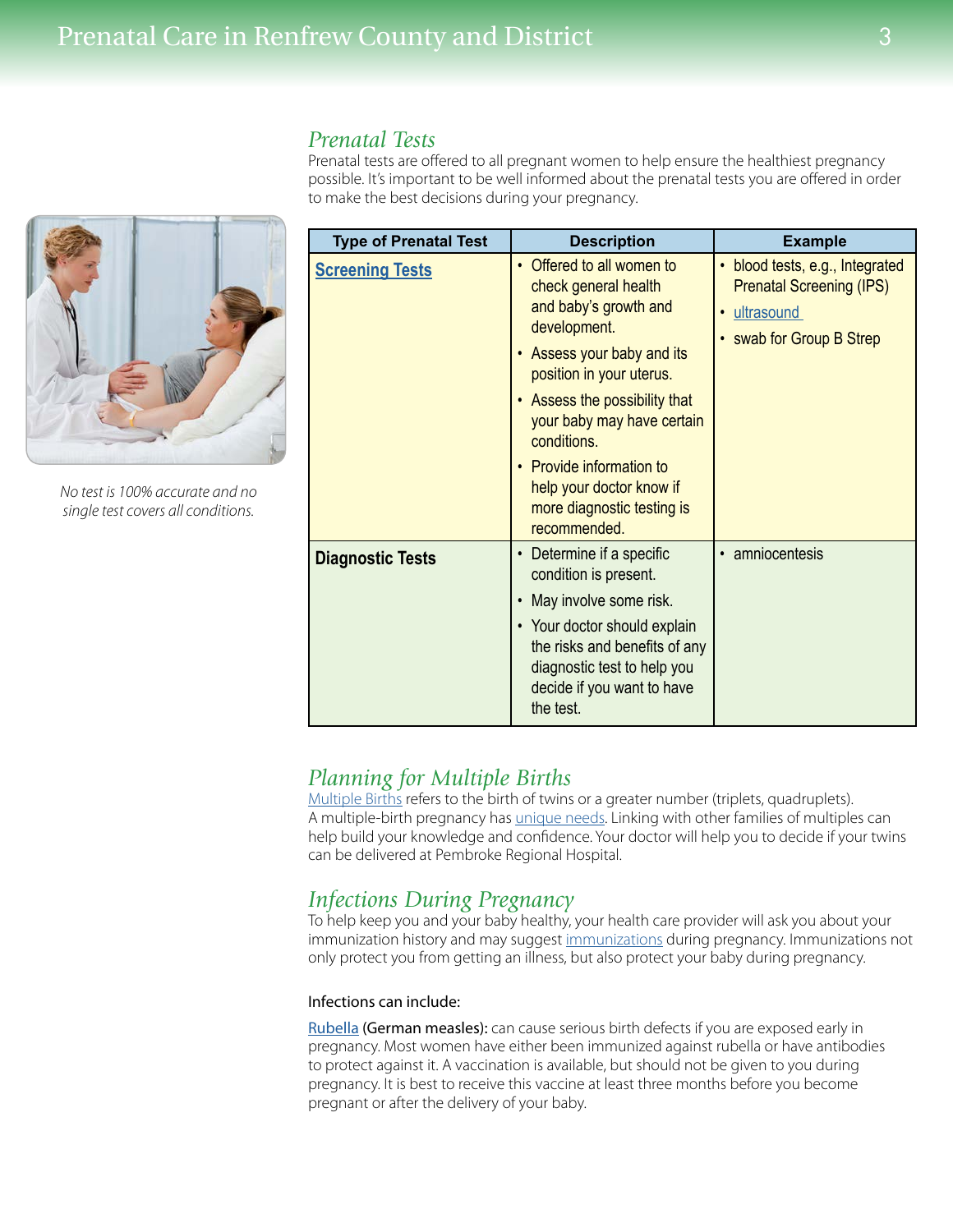

*Immunizations not only protect you from getting an illness, but also protect your baby during pregnancy.*  [Group B Streptococcus \(GBS\):](http://pregnancy.sogc.org/wp-content/uploads/2014/05/PDF_groupbstreptococcusinfection_ENG.pdf) is a bacteria that many women carry in their bodies, commonly in their vagina or rectum and sometimes in their bladder, kidneys or uterus. You can have this bacteria and have no symptoms. If left untreated, GBS could pass to your unborn baby and cause serious illness. To screen for GBS, health care providers swab your vagina and rectum, and/or take a urine sample at around the 36th week of pregnancy. If the screening is positive, you will be treated with antibiotics during labour.

[Toxoplasmosis:](http://www.aboutkidshealth.ca/En/ResourceCentres/PregnancyBabies/Pregnancy/PregnancyComplications/Pages/Other-Infections-in-Pregnancy.aspx) is an infection caused by a common parasite found in raw or undercooked meat, cat feces and garden soil. To prevent this infection, cook meat well, wash your hands and cooking utensils well after handling raw meat, have someone else clean the cat litter box, or wear gloves and wash well afterwards if you must clean it, and use garden gloves when working out in the garden.

[Listeriosis:](http://www.phac-aspc.gc.ca/fs-sa/fs-fi/listerios-eng.php) is a rare but serious disease caused by a type of bacteria (Listeria) often found in food and elsewhere in nature. If a pregnant woman develops listeriosis during the first three months of her pregnancy, she may miscarry. Listeriosis later on in the pregnancy can result in a stillbirth, premature birth or the birth of an acutely-ill child. Some foods are more likely to carry Listeria and should be avoided during pregnancy, including raw or contaminated milk, soft cheeses, and ready-to-eat meats such as hot dogs, pâté and deli meats. Proper hygiene and [safe food handling](www.phac-aspc.gc.ca/fs-sa/fst-csa-eng.php) and preparation practices are important in preventing the spread of all foodborne illnesses, including listeriosis.

[Fifth Disease:](http://www.caringforkids.cps.ca/handouts/fifth_disease) is sometimes called "slapped cheek" syndrome because of the red rash it causes. It is an infection of the airway and lungs. Parvovirus B19 causes fifth disease. It's most common in late winter to early spring. Fifth disease can spread from a pregnant woman to her unborn child. There is a very small risk that an unborn child can develop anemia before birth. If you are pregnant you can have a blood test done to determine whether you had fifth disease in the past. If you did, you would be immune to it now. There is no vaccine to prevent the infection and no medication to treat it. The best way to prevent the spread of any infection is to wash your hands often. You should call your health care provider if your child becomes ill with fifth disease and you are pregnant.

[HIV & AIDS:](http://sogc.org/publications/hiv-testing-in-pregnancy/) causes infections that can harm a person's immune system. As people become more ill with HIV infections, they are diagnosed with Acquired Immune Deficiency Syndrome (AIDS), a very serious, life-threatening illness. HIV testing is voluntary and highly recommended when pregnant. If infected, you can pass the virus on to your baby during pregnancy, delivery, or while breastfeeding. If you are found to be HIV positive, there are a number of ways that the risk of giving the infection to your baby can be reduced.

[Sexually Transmitted Infections:](http://www.hc-sc.gc.ca/hc-ps/dc-ma/sti-its-eng.php) are routinely screened for during pregnancy. It is very important that you continue to practice safer sex and to tell your doctor/midwife if you think that you may have been exposed to an STI.

[Influenza:](http://www.phac-aspc.gc.ca/publicat/cig-gci/p04-influenza-eng.php) is a respiratory infection primarily caused by influenza A and B viruses that occurs in Canada each year in the late fall and winter months. Most people will recover within a week to ten days, but some are at greater risk of more severe complications, such as pneumonia. All pregnant women, at any stage of pregnancy, should be included among high priority recipients of the influenza vaccine.



*It is very important that you continue to practice safer sex and to tell your doctor/midwife if you think that you may have been exposed to an STI.*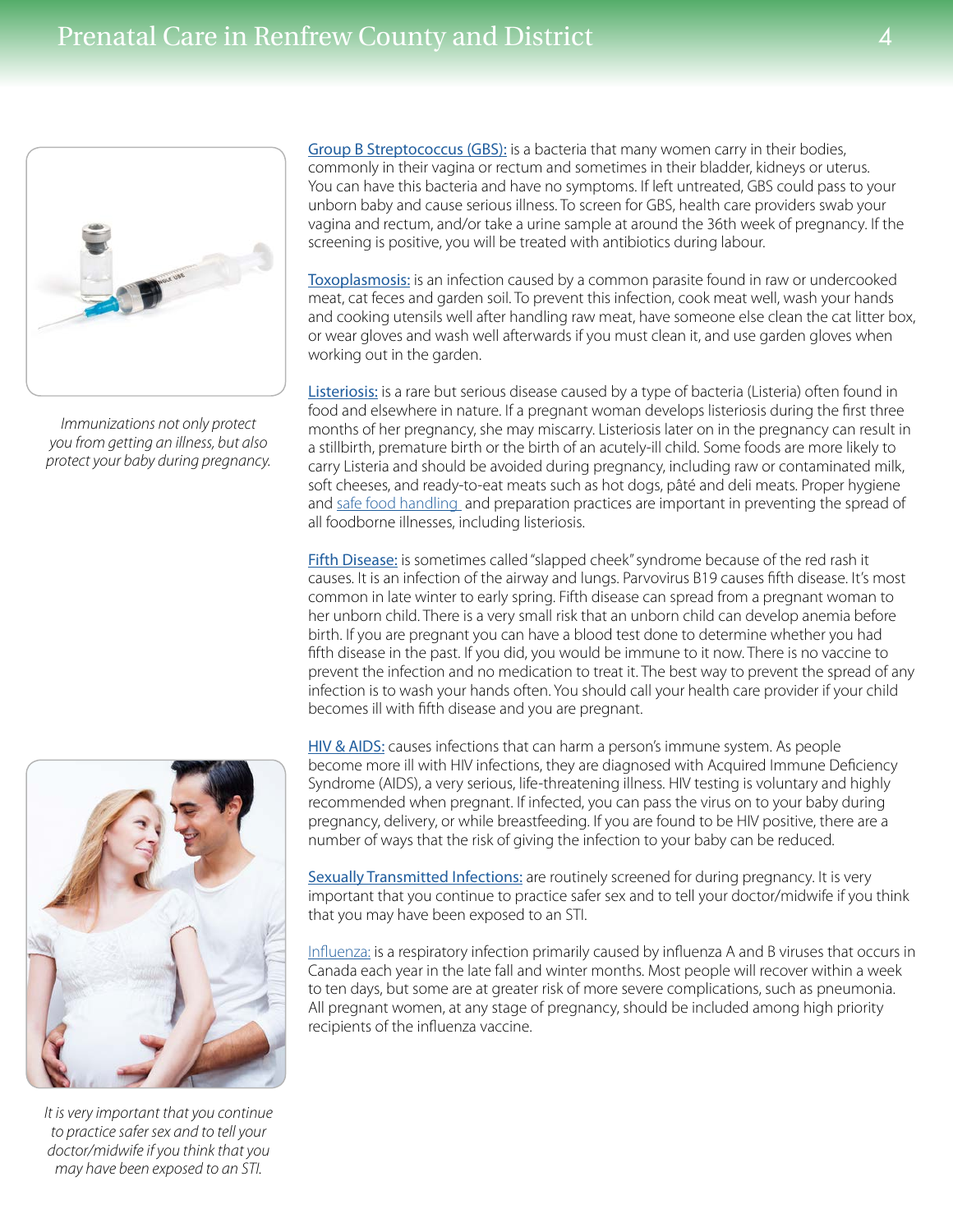# Prenatal Care in Renfrew County and District 5



*4 in 5 new mothers will experience the postpartum blues.* 

# *Your Changing Emotions During Pregnancy and Postpartum*

Pregnancy is a time of enormous change. The hormonal changes within your body during pregnancy can trigger different emotions. Emotions such as joy, excitement, fear and nervousness are all common during pregnancy. Your emotions may be related to the anticipation of parenthood and your changing roles and priorities. Dads-to-be often experience similar kinds of emotional changes.

It is also normal for your emotions to be affected by your body's changing hormonal levels after giving birth. One moment you may be very happy and the next you find yourself in tears. You may find it difficult to cope with these sudden changes and new stresses in your life, but remember to give yourself time to recover and to adjust to your new role.

## **4 in 5 new mothers will experience the postpartum blues.**

The blues usually begin on the third or fourth day after the birth of your baby. You may feel sad and tearful, irritable, exhausted or overwhelmed. You may have changes in your sleeping or eating patterns. These signs are often temporary, disappearing in about one to two weeks without treatment. However, the symptoms can last longer and develop into a more [serious](http://www.caringforkids.cps.ca/handouts/depression_in_pregnant_women_and_mothers)  [condition](http://www.caringforkids.cps.ca/handouts/depression_in_pregnant_women_and_mothers).

#### **1 in 5 mothers will suffer from some degree of postpartum depression and anxiety.**

Postpartum Mood Disorders [\(PPMD\)](www.beststart.org/resources/ppmd/DepressionWorkbookFinal_15APR30.pdf) can affect you during the first year after giving birth. The cause of PPMD is not fully understood – hormonal changes, lack of support, stress, and the demands of the new role as a mom may all have an impact. Consult with your family doctor/ midwife if you are experiencing any symptoms.

*It is important to take care of yourself, especially when you are pregnant or have had a baby.* 

# Note: It is important for your partner to find someone they can talk to and take some time for themselves as well.

# *Taking Care of Yourself*

It is important to take care of yourself, especially when you are pregnant or have had a baby.

## The following are things you can do to take care of yourself:

- Eat well, exercise and get sleep.
- Take time to relax, reduce your stress.
- Do something you like to do.
- See your health care provider regularly and discuss any [symptoms](www.beststart.org/resources/ppmd/ppmd_bro_eng_lr.pdf) and concerns.
- Accept help from family and friends; do not try to do everything on your own.
- Build a "circle of support" (support network) of family, friends, neighbours, co-workers and others.
- Attend [parenting programs](http://www.rcdhu.com/Pages/ChildHealth/babyhealth.html) before and after the birth of your baby.
- Know the symptoms of PPMD and get [help](http://www.mentalhealthhelpline.ca/) if needed.
- You may also find a **[Postpartum Depression Support Group](http://www.ppdsupportpage.com/) helpful**.

## How your partner, family and friends can help:

- Ask you how they can help
- Listen and provide support
- Allow you to get some sleep
- Make sure you eat well and get some physical activity
- Help with housework and meals (or arrange for help)
- Develop their relationship with the baby
- Encourage you to seek professional help, as needed
- Educate themselves about mental health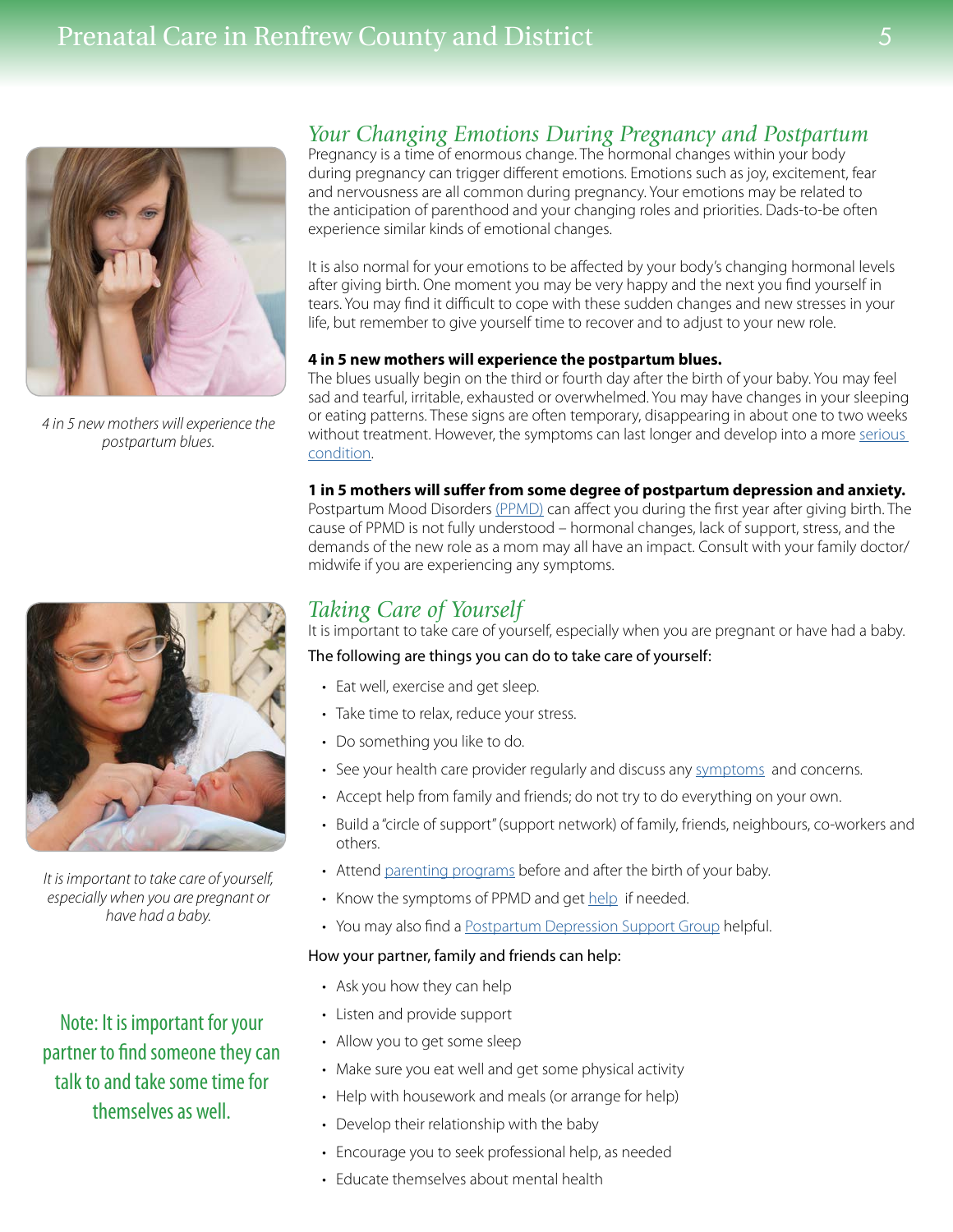# *Pregnancy Loss*

Loss of a baby can occur at any time in pregnancy and for a wide variety of reasons. For many people, loss happens due to miscarriage before they had even announced the pregnancy. For others, it happens later in the pregnancy, or at delivery. Loss at any time can cause a variety of emotions for you and your partner. It is important to talk about the loss, and about your feelings, with people you trust.

# *Abuse Before, During and After Pregnancy*

# Does your partner…

- Yell at you?
- Call you names?
- Blame you for being pregnant?
- Break your things?
- Hurt or kill your pets?
- Threaten to hurt you?
- Always need to be in charge?
- Keep you from seeing friends and family?
- Keep you from seeing your health care provider?
- Control what or how much you eat?
- Control the money?
- Threaten to take the kids away?
- Hit or kick you?
- Hurt your breasts, belly or between your legs?
- Force you to have sex?

If you said yes to any of the above questions, you and your baby may be in danger. All kinds of abuse can hurt you.

## Abuse during pregnancy can cause you to:

- Feel sad and alone
- Feel anxious
- Feel bad about yourself
- Have pain and injuries
- Turn to alcohol and drugs
- Not eat or sleep well
- Lose your baby

### Abuse during pregnancy can cause your baby to:

- Be born too small
- Be born too early
- Be stillborn
- Have injuries or infections
- Have health problems later on
- Be abused after birth

**Abuse usually gets worse over time. It will not stop when your baby is born.** There is support. You are not alone. You have the right to be safe.

If you are being hurt, it is important to plan for your safety and the safety of your family. Even if you are unsure about leaving, there is help.



*There is support. You are not alone. You have the right to be safe.*